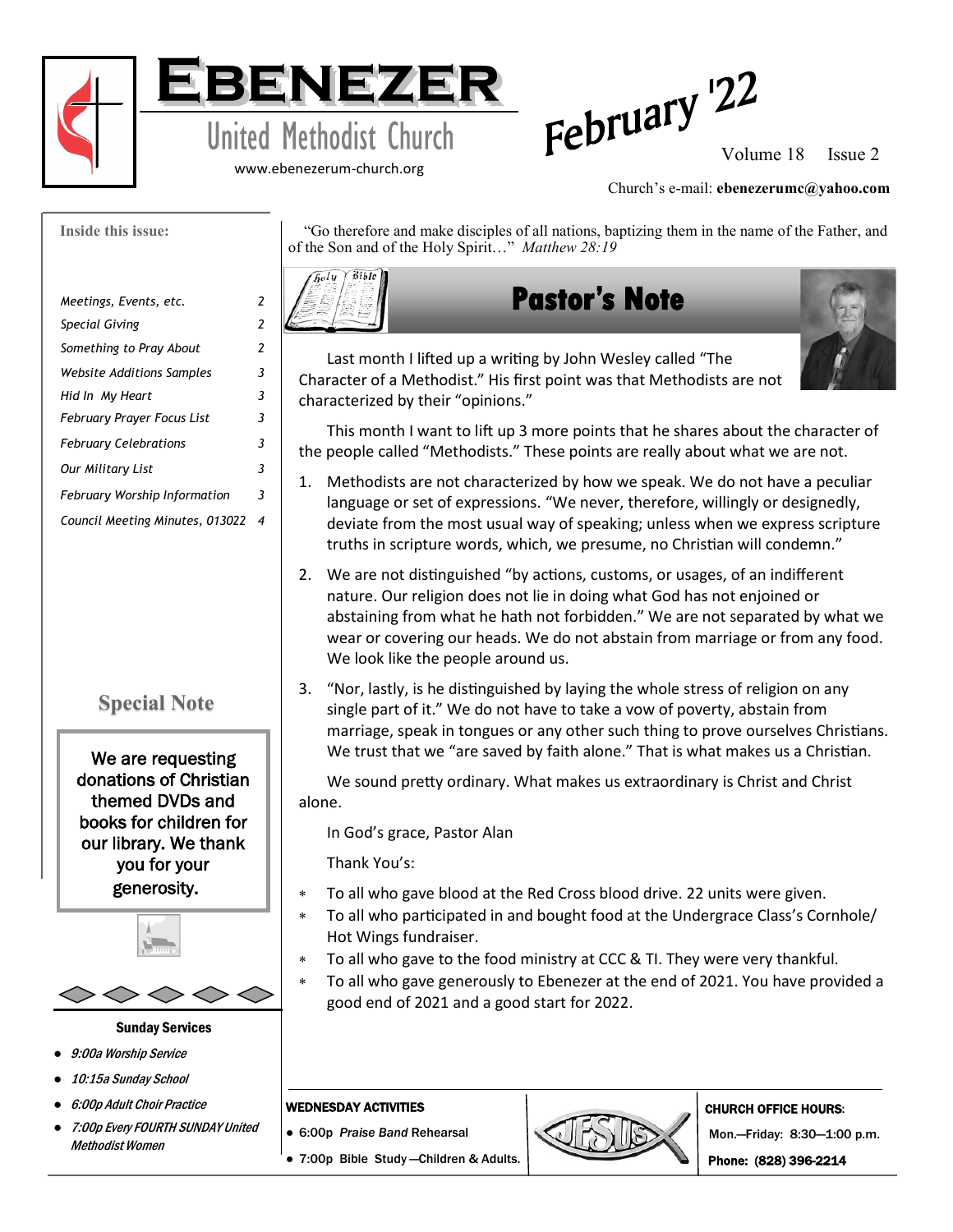

# **Prayer Group**

**Tuesdays at 6:00 p.m.** our weekly prayer group meets. You may call the office or email us prayer requests at ebenezerumc@yahoo.com.

# **Wesley Class Meetings**

Classes meet on **Tuesdays at 7:00 p.m.**

### **Finance Meeting**

The **Finance Committee** will meet on **Wednesday, February 9 at 7:00 p.m.**

# **Food Ministry**

*The Lord's Supper Ministry* will deliver their next meal on **Monday, February 21 at 5:00 p.m**.

# **Seniors Gathering**

Our Senior citizens are invited to another morning of fellowship with meal on **Tuesday, February 22nd at 11:00 a.m.** (Unconfirmed)

# **Church Council**

**Next Council meeting is on Sunday, February 27at 4:00 p.m.** 

# **United Methodist Women**

The UMW will meet on **Sunday, February 27 at 6:00 p.m.** This is their annual membership drive meeting. The current members will provide a potluck meal to women who come to check-out the UMW and what ministries they do in our church and community.

# **Special Giving**

We gratefully acknowledge these special gifts received in *January:*

**In Memory of Kelly McCary by:** Garry & Phyllis Minton

**In Memory of Larry Hill by:** Judy McCrary

**In Memory of Lillie Johnson by:** Ebenezer's UMW

# **Meetings, Events, etc.** Something to Pray About by Cindy Sears

*Oh, how I love your law! I meditate on it all day long. Your commands make me wiser than my enemies. I have more insight than all my teachers, for I meditate on your statutes. I have more understanding than the elders, for I obey your precepts. —*Psalm 119:97-100 NIV

OUR WEBSITE

There have been changes afoot at our website: www.ebenezerumchurch.org. We now have a website that can adjust to different screen sizes (though the top slide show is hidden at the smaller screen sizes). Older articles on the website from previous newsletters, and the newsletter remain in pdf format, so they remain a little more difficult to read.

New items have been added to the home web page, and some items have been rearranged. Directions to our church can be accessed by scrolling to the bottom of the page, and clicking on the Google Maps icon. If you like to shop online, consider using the "Igive.com" icon at the bottom of the page. You can generate donations to our church when you sign-up, choose Ebenezer as your charity, and shop online at the many stores listed (the donation is made by the company; it is not added to your costs for the items). Downloading and installing the special app makes the giving easier. The Facebook icon links to our public Facebook page, so you can access the Sunday worship service, and other postings on your phone or computer easily.

The other icon is called "Mini-Bible Lessons." This links to a webpage where we store the older articles of one of the newest features on our home page: mini-Bible study lessons. Usually, these lessons will be posted first on the home page on Wednesdays, and are based on your webmaster's daily Bible study readings.

In the main section of the home page, the week's prayer focus is at the top of the column; in case you forget what was mentioned on Sunday. Further down, you can find a short saying, quote or Bible verse under the heading "For Meditation." This will be posted on Fridays most of the time. On Mondays or Tuesdays, a quote will be posted under "Quotes to Ponder." Just a little something to think about.

News related to fundraisers and events will continue to be posted on the home page. In the side column, the sermon title and scriptures for each Sunday worship service are listed, along with the liturgical readings for each Sunday. Consider reading through these before the services to prepare for the preacher's message, and worship on Sunday.

Please help your webmaster (Cindy Sears) by letting her know of any problems related to accessing pages on the website. We want our church website to be accessible and useful to you as you participate in our services and ministries, and serve the Lord at Ebenezer UMC.

See some samples of a few of these additions on page 3.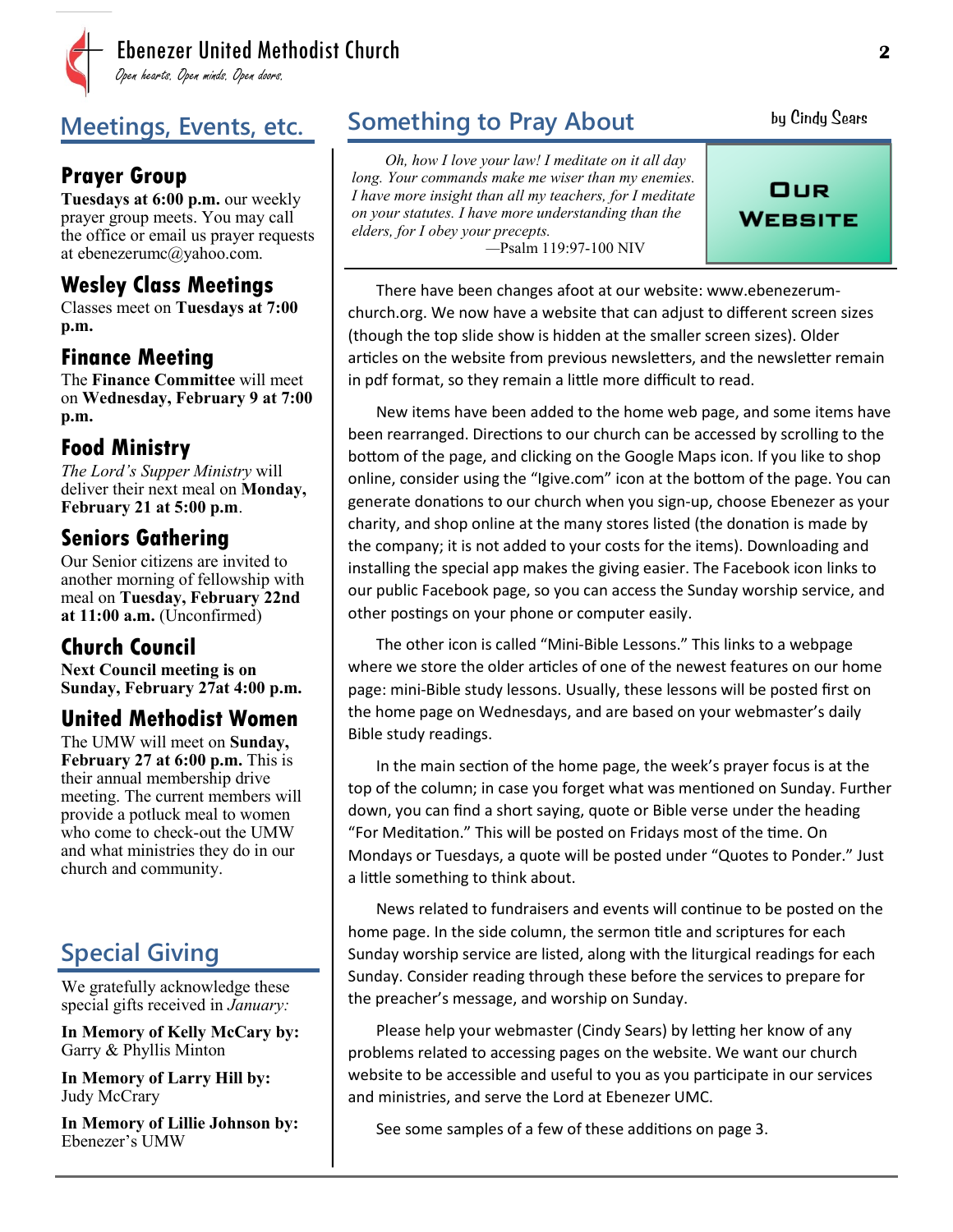

# **Samples of Website Additions—Check Them Out!**

#### Quotes to Ponder

"I don't let compliments go to my head, or let insults go to my heart." Dennis Prager

# For Meditation

Interpreter's Bible, Vol. 8, p. 442

"grace is nothing else than love in action, and the supreme message of the Gospel is that God so loved the world that he gave his only Son, that whoever believes in him should not perish but have eternal life. (John 3:16)

# Mini-Bible Lesson 2: Christian **Saltiness**

Salt is an important substance today, and, before the era of refrigeration, it was even more important. Salt preserved food and seasoned it to make it taste better. Often, because it was so valuable, it was heavily taxed. So, sellers of salt would adulterate it with cheaper substances; then sell at high prices to insure a bigger profit.

Jesus says in Luke 14:34-35: "Salt is good, but if it loses its saltiness, how can it be made salty again? It is fit neither for the soil nor for the manure pile; it is thrown out." Another way to translate (and probably follows the meaning more closely) is that it can neither be used for seasoning (of food) or fertilizer (for the soil). When Jesus says that the salt has lost its savor or taste, he is referring to the adulterated or cheaply made salt, which is less useful or no good at all.

In this passage on discipleship, Jesus is telling us that a Christian or disciple who has become "adulterated" or compromised by the culture and the things of this world is not able to season the world to be a better place or to keep it from spoiling and becoming more evil or dark. We are here to lead people to the Savior through the spreading of the Good News about Jesus, and to season the world with goodness and righteousness. Be as pure a "salt" as you can be in Christ Jesus everywhere you go and in everything you do; or the darkness and decay caused by evil will spoil the world for you and everyone else.

#### At **www.ebenezerum-church.org.**

#### **How do I hide God's word in my heart? Memorize it!**

The path of righteousness is like the first gleam of dawn, shining ever brighter till the full light of day. Proverbs 4:18 NIV

#### **Prayer Focus for February**

As part of our period of prayer and discernment called "From Homecoming to Easter" we are engaging in focused prayer each week. Below is the schedule for February.

- January 30-February 5: Safe Harbor (for homeless women)
- ◆ February 6-12: Red Cross
- February 13-19: Senior Group ministry
- February 20-26: Lord's Supper ministry
- February 27-March 5: Sunday **School**

#### **F e b r u a r y C e l e b r a t i o n s**



- **12th—Chris Ellis**
- **14th—Brian Knepp**
- **19th—Judy Smith**
- **20th—Dylan Baker**
- **20th—Lucas Teague**
- **22nd—Jesse Barber**
- **26th—Robert Mullinax**
- **29th—Jacob Jenkins**



• **14th—Will & Arlene McRary**

**There is no fear in love; but perfect love casts out fear.**

# **Our Military**

**Ricky Garland Trey Hefner Shane McRary Jamie Mullinax Michael Potts Hunter Tolbert**



Please pray for the men and women who protect our freedoms.

#### **February Worship Information**

#### **Sermon Scriptures for February:**

- February 6: 1 Corinthians 13:1-13 (Communion)
- February 13: 1 Corinthians 15:1-11
- February 20: 1 Corinthians  $15:12-20$
- February 27: 1 Corinthians 15:35-38, 42-50